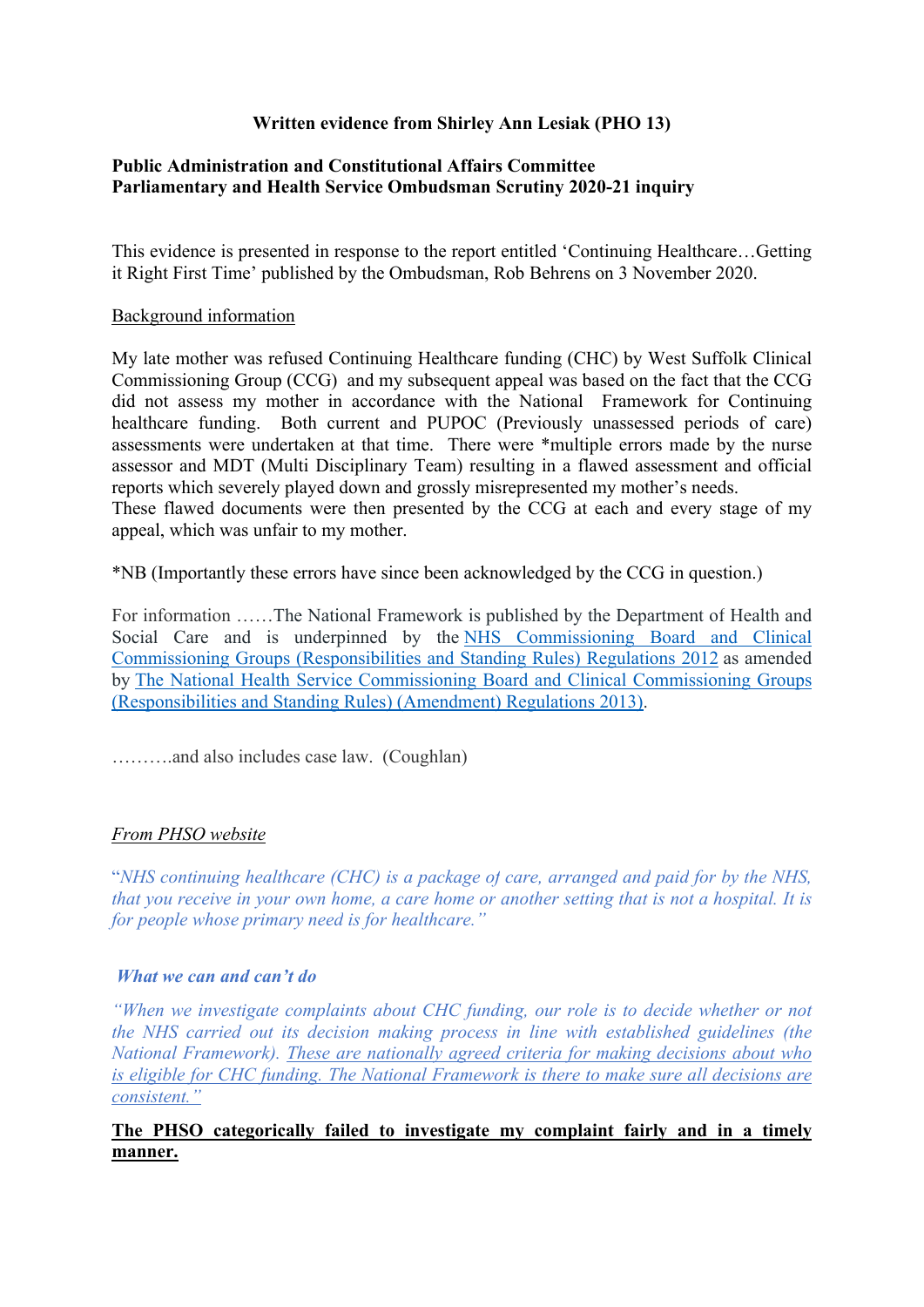### Complaint timeline and summary

- 17.2.2017 Complaint sent to the PHSO following an appeal hearing by NHS Midlands and East Independent Review Panel (IRP) in October 2016. The IRP panel upheld the decision made by West Suffolk CCG that my mother was not eligible for CHC funding. The IRP report stated that if I was not satisfied with their decision, I could take my complaint to the PHSO.
- May 2017- PHSO Caseworker allocated (JA) Case ref C 2010164. Numerous telephone calls and e mails during which time the caseworker insisted that he could not take my complaint about the IRP forward unless I changed the scope to include yet another medical assessment by the PHSO's own medical advisor, who would review the DST (Decision support tool) assessment scores. I was given no alternative other than to follow his lead. I correctly predicted that the PHSO's medical advisor would agree with CCG/IRP as he would also be presented with; and base his decision on; the same flawed documents.
- The caseworker(JA) ignored countless written evidence provided by myself that my late mother's CHC assessment was not conducted in line with the National Framework by the CCG and that the IRP did nothing to address or rectify this. At one point he actually requested that I stop sending him evidence!
- 11.09.2017- Draft report issued by caseworker (JA) with an opportunity for me to comment on its content .

 (NB. I was only given a rigid 14 days in which to respond after having waited for 7months)

- I forwarded an rapid 8 page response evidencing precisely where the National Framework had not been taken into account by the CCG , IRP …..and now the PHSO.
- I directed the caseworker to the CHC Case Law and and Standing Rules and Regulations together with guidance issued by ADASS (Association of Directors of Adult Social Services)

 which clearly indicated that my mother's care needs were above and beyond the legal limit

 that Social services can provide (**by law**) and that she undoubtedly had a primary healthcare

 need. This was ignored by the caseworker who offered no reply to my concerns and

proceeded with his final report.

I insisted that our case be escalated to Customer Feedback team for review. Case ref F0003620

• 22.05.2018- I was contacted by the a member of the Customer Feedback team (KF) who, after discussion, appeared genuinely shocked at what had taken place and agreed that the caseworker should have at least further responded to my concerns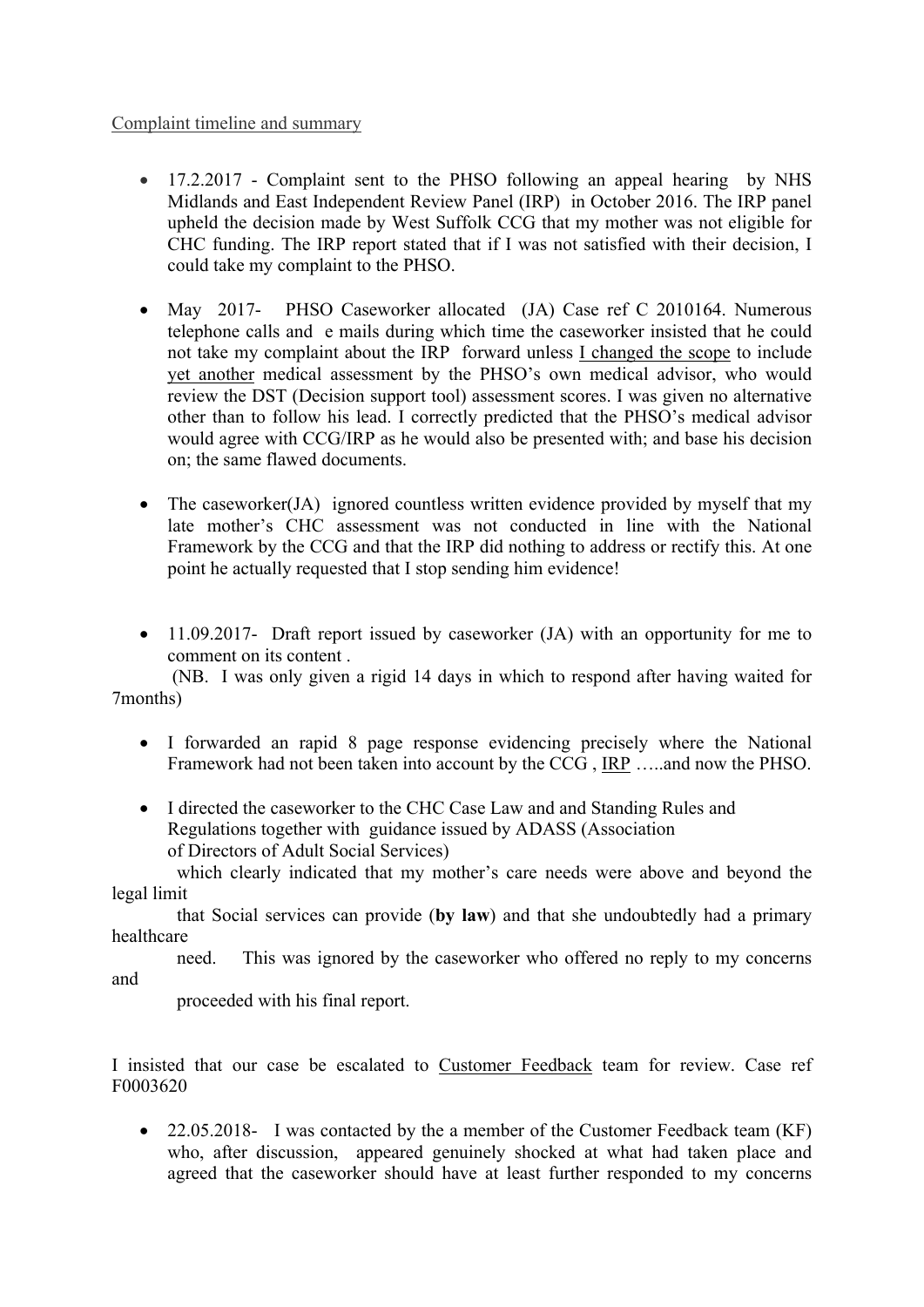before completing his final report. She advised that she would look into this on my behalf……however I heard nothing more from her. I was unable to contact her by telephone and was eventually told by her colleague that she was no longer operating in that department! I found this questionable.

- 14.09.2018- I sent an E mail to Operations Manager of Customer Feedback team (VJ) outlining what had happened thus far.
- 02.10.2018- E mail received from Head of the Review and Feedback Team (JR) saying that he would look into the case.
- (November 2018 I contacted my local MP (James Cleverly) highlighting my worries regarding both the current general situation with NHS CHC and my own situation with the PHSO. I also wrote to the then Secretary of State , Matt Hancock and the Head of Continuing Healthcare ,Trish O'Gorman, none of whom offered a reply of any substance)
- 31.12.2018- Following endless correspondence and telephone calls I finally received a written reply from JR. He articulated that the evidence I had provided was of no real significance as what the CCG did/or did not do, was not his concern!

### **Ouote**

*"In your letter to Mr A (*caseworker*) you explain why you do not consider the DST was conducted in line with the National Framework and refer to your concern about the weighting's of the original DST being changed on 23 January 2015. You refer to the MDT meeting being non-compliant with the legally binding direction and standing rules and also express your concern that no co-ordinator was assigned to your mothers case .*

*Whilst these are clearly significant concerns for you, these relate to what the CCG did rather than the IRP"*

I find totally astounding that he nonchalantly dismissed the fact that both the CCG and IRP were non compliant with the National Framework. I would not have had to bring this complaint to the PHSO if the IRP had acted appropriately upon its findings.

During the **682 days** that my complaint was with the PHSO it is clear to me that it was of no concern that the National Framework was ignored in my mother's case. The IRP identified errors and anomalies in my mother's assessment but did nothing to rectify this and in turn the PHSO followed suit.

I therefore find it absolutely astonishing that on 3 November 2020 The Ombudsman,Rob Behrens published his report;

'Continuing Healthcare. Getting It Right First Time'

in which he states in his introduction :-

*"PHSO's casework has been instrumental in achieving improvements in the structure and processes of Continuing Healthcare for more than 25 years. This includes contributing to the development of the National Framework, which provides guidance about decision making.*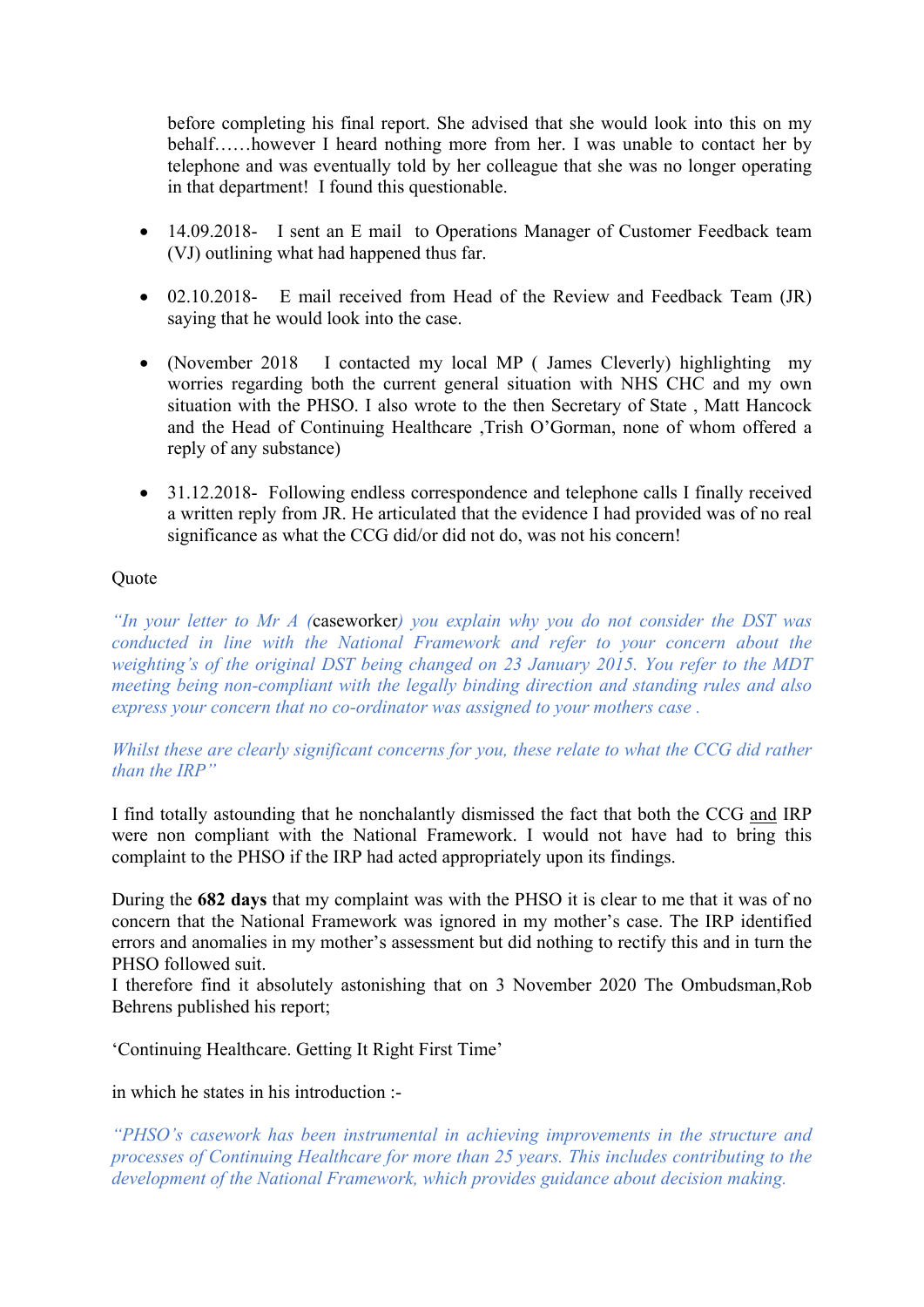*In that tradition, this report draws on 60 cases resolved in the last three years relating to Continuing Healthcare. We have found not only significant failings in care and support planning but also failings in reviews of previously unassessed periods of care. The impact of these mistakes on people cannot be understated. They constitute an abrogation of basic rights. They have led to people unnecessarily paying out large sums*

*to cover care, or going without care because of incorrect or delayed decisions. Many have faced years of uncertainty about their future finances and experienced stress, anxiety and ill-health as a result. The NHS should be supporting people in their care needs, not needlessly adding to emotional and financial burdens."*

And on page 15:- "*PHSO's casework has been instrumental in achieving improvements in the structure and processes of NHS CHC since our first report on this subject in 1994. Following PHSO's 2003 report on CHC, NHS funding for long term care: 2nd report session 2002 to 200310, the Department of Health set aside £180 million to provide redress for people who were eligible for NHS CHC but instead had to pay privately for nursing care. Our work provided a unique source of learning that was also instrumental to the Department of Health developing the National Framework, which provides guidance that all CCGs must follow when making decisions about NHS CHC."*

My point is that Mr Behrens in his role as Parliamentary and Health Service Ombudsman has yet again identified failings within Continuing Healthcare which were the substance of not only my complaint but also the complaints of many others over the past few years. NONE of his so called 'improvements in CHC structure and process' have made any difference to the way in which some CCGs are operating. To reiterate, in his statement he says :-

*"the National Framework, which provides guidance that all CCGs must follow when making decisions about NHS CHC."*

### **Neither the CCG, IRP nor PHSO followed the National Framework in my mother's case!**

I brought this to the attention of the PHSO over a period of almost 2 years but my complaint was dismissed. Quite frankly this is totally unacceptable.

The Ombudsman is the final step of an extremely exhausting and arduous NHS CHC process which took me a long, drawn out 3 years of correspondence, telephone calls and meetings to reach; and at a time when I was also dealing with the stress of my mother being extremely ill.

Again to reiterate, Mr Behrens states in his introduction "*Many have faced years of uncertainty about their future finances and experienced stress, anxiety and ill-health as a result. The NHS should be supporting people in their care needs, not needlessly adding to emotional and financial burdens"*

#### Page 15 of the same 2020 report explains :-

"*PHSO's casework has been instrumental in achieving improvements in the structure and processes of NHS CHC since our first report on this subject in 1994. Following PHSO's 2003 report on CHC, NHS funding for long term care:2nd report - session 2002 to 2003 the Department of Health set aside £180 million to provide redress for people who were eligible for NHS CHC but instead had to pay privately for nursing care"*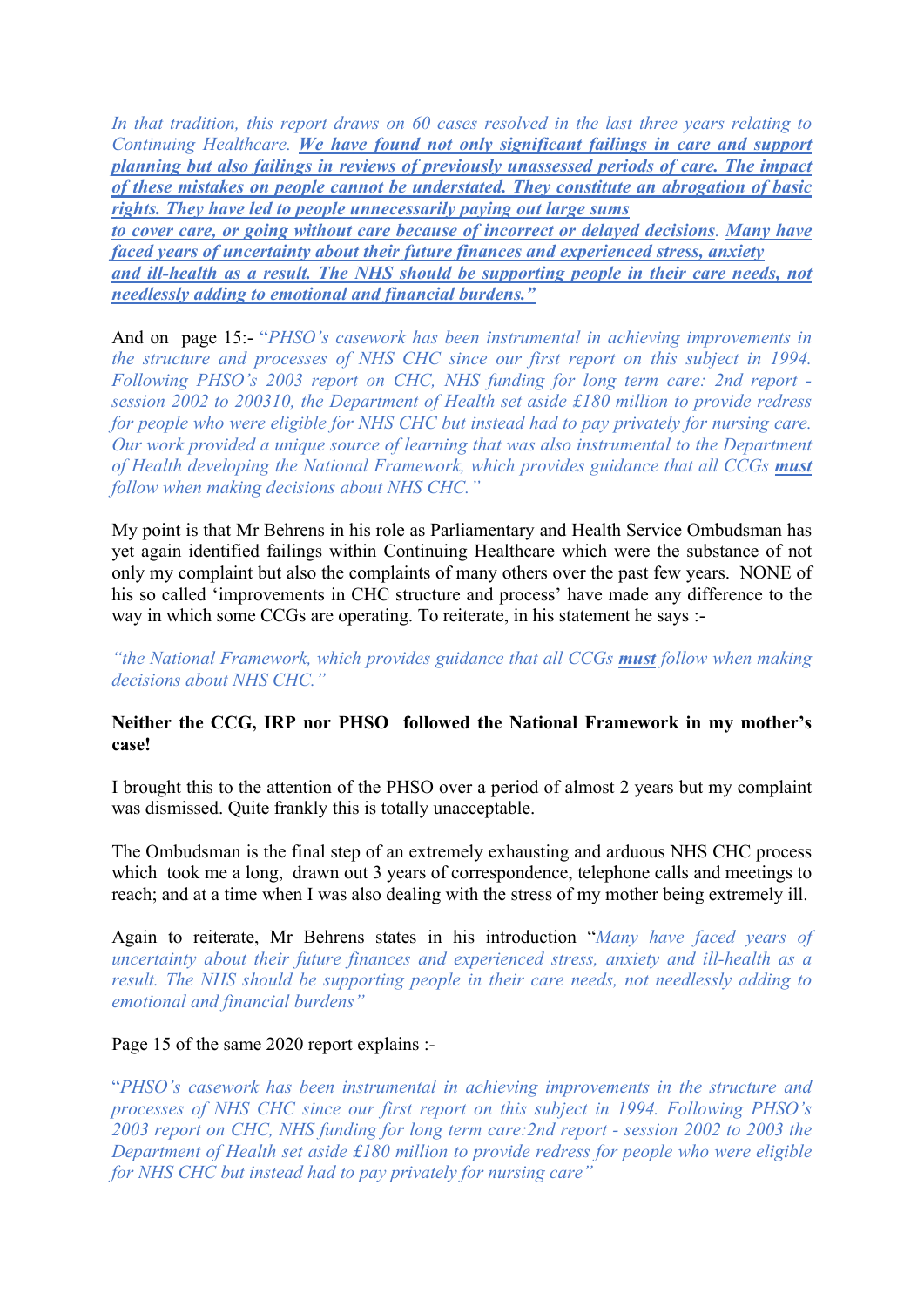**The same failings have once again been identified by Mr Behrens …….Nothing has changed…. therefore where is the redress for those who have been affected by this in more recent years ?**

- 14.01.19. Freedom of Information request made to PHSO.
- $\bullet$  28.01.19. -Response as follows :-

#### *"Dear Shirley Lesiak*

#### *RE: Your information request: R0000462*

*I write in response to your email of 14 January 2019 regarding your request for information made under the Freedom of Information Act 2000 to the Parliamentary and Health Service Ombudsman (PHSO).*

### *Request:*

*1. From January 2017 to date how many Continuing Healthcare Complaints following IRP have been received by the PHSO?*

- *2. How many of these complaints were fully investigated?*
- *3. How many of these complaints were :- Fully upheld*

*Partially upheld Not upheld*

#### *Response*

*We are unable to provide you with precisely what you have requested in relation to 'Continuing Healthcare Care Complaints following Independent Review Panels' as we have no way of easily obtaining this level of detail from our system without accessing each individual case file. However, we have provided below the number of 'continuing care' themed complaint cases received from 1 January 2017 to date. This table also includes the numbers which were accepted and closed along with the number of investigations concluded and their outcomes"*

| <b>Continuing</b><br>Care   | 2017 | 2018 | 2019<br>(to<br>14/1/19 |
|-----------------------------|------|------|------------------------|
| Cases received              | 661  | 536  | 8                      |
| Cases accepted              | 285  | 175  |                        |
| Cases closed                | 422  | 505  | 16                     |
| Investigations<br>concluded | 269  | 208  | 4                      |
| - upheld                    | 20   | 23   | 0                      |
| - partly upheld             | 21   | 37   |                        |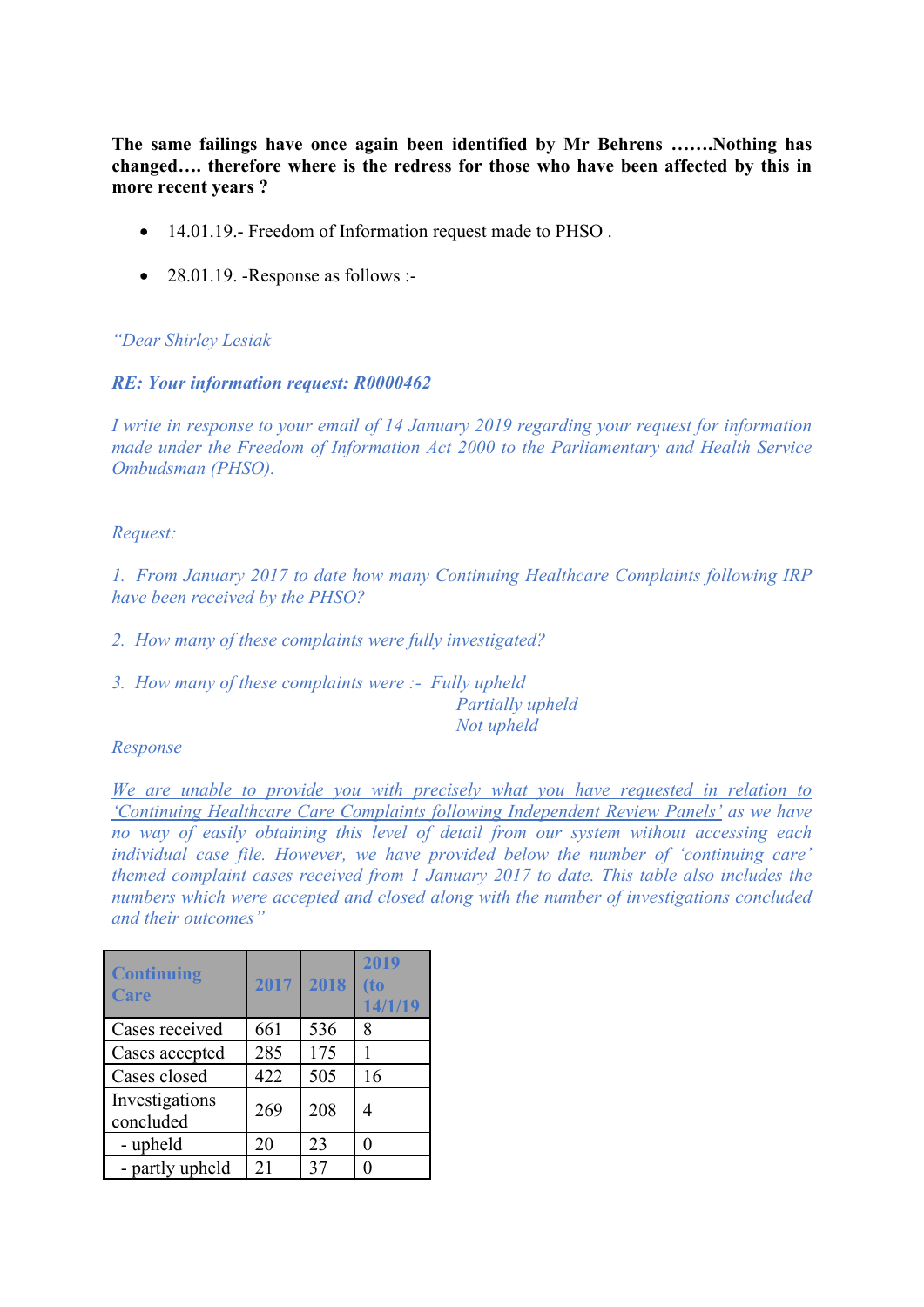| - not upheld   |  |  |
|----------------|--|--|
| - discontinued |  |  |
| - resolved     |  |  |

It appears that the PHSO were unable to provide the specific information I requested …..could that possibly be because **no** cases were upheld by them following an NHS Independent Review Panel?

The table does however confirm how very few CHC cases were actually upheld by the PHSO irrespective of whether or not they involved an IRP.

I am convinced any efficient IT system and a little effort could have pinpointed the cases where an IRP had been undertaken, as I requested.

It is also interesting that Mr Behrens' report publishes various case studies (page 28 ) **none of which** include a situation where the PHSO has assisted following NHS IRP.

Given my personal experience, I conclude that the PHSO are, for whatever reason, either unwilling or unable to intervene once an IRP has taken place . They appear to be happy to let the NHS

"mark their own homework".

**PACAC should therefore question whether the public should actually be directed to the PHSO as the final arbiter in the CHC appeals process where an IRP has already taken place.**

#### **Is PHSO fit for purpose in this scenario?**

• 7.11.2020 - Given that the publication of Mr Behrens' 'Continuing Healthcare' ..Getting it Right First Time' report contained details of various case studies where the PHSO **had** taken action against **CCGs** who had been found to have acted inappropriately, (unlawfully?) I contacted the Head of Review and Feedback (JR) to ask that he consider re-opening my mother's case to review it in its entirety (ie. look at the complaint as a whole including the now acknowledged numerous errors and maladministration which had occurred during the initial CCG CHC assessments) ………

…..He refused!

If I were asked to rate my experience with PHSO from 1 to 10 …….. it would be <1.

It was a complete waste of my time and effort. I am not sure that this is something that the PHSO as an organisation should be proud of.

If Mr Behrens is serious about "Continuing Healthcare....Getting it Right First Time" I would suggest that **HE** hold more CCGs to account in cases such as my mother's, as opposed to making lame recommendations which have been proven in the past to make no actual difference whatsoever.

## **Were KPIs met in my case ? ……….NO**